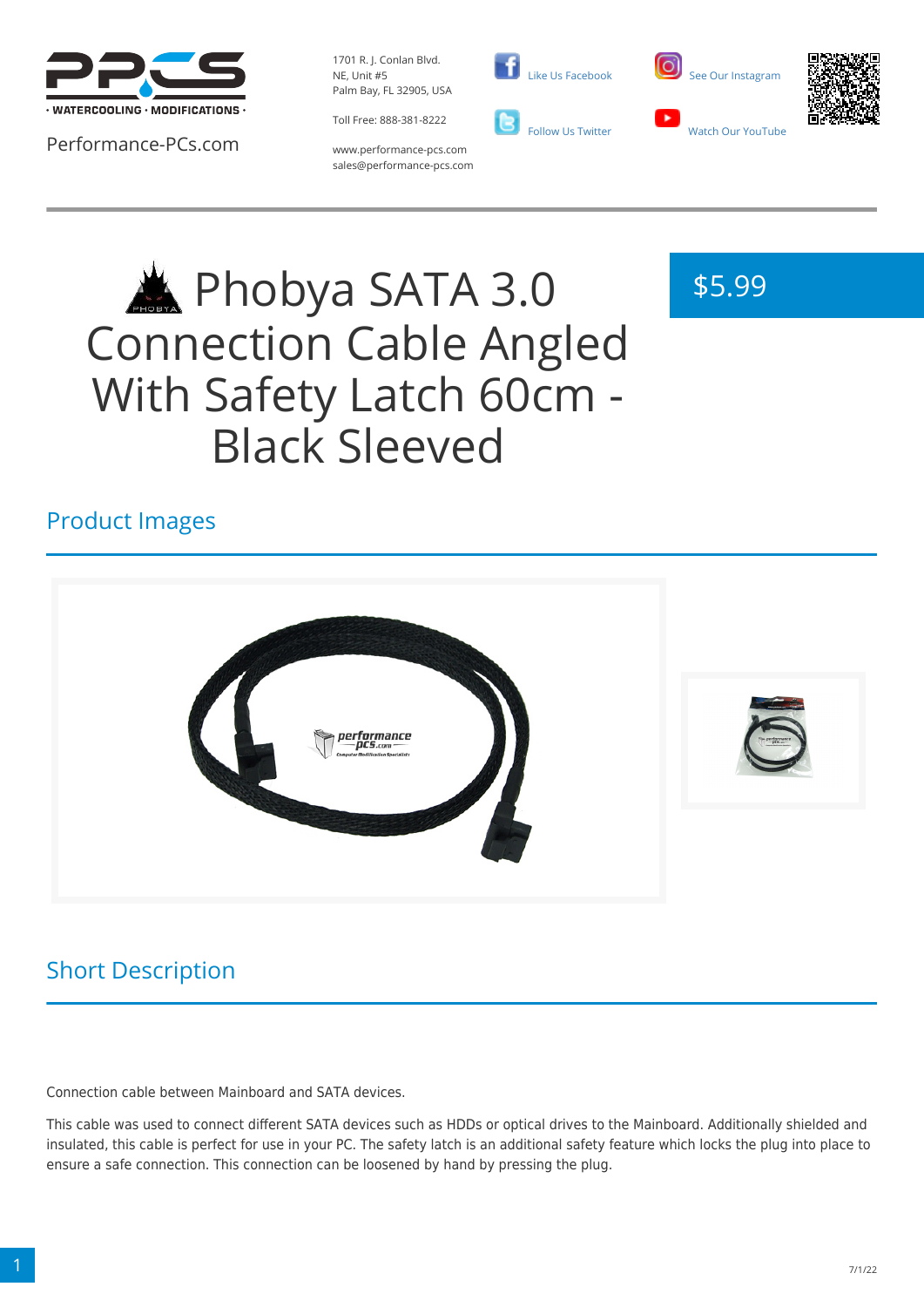## **Description**

#### Product Details:

Connection cable between Mainboard and SATA devices.

This cable was used to connect different SATA devices such as HDDs or optical drives to the Mainboard. Additionally shielded and insulated, this cable is perfect for use in your PC. The safety latch is an additional safety feature which locks the plug into place to ensure a safe connection. This connection can be loosened by hand by pressing the plug.

Sleeving:

This cable is not only practical, it is also optically appealing, The surrounding mesh, also called mesh, which is surrounding the cable itself offers the advantages that every Pro-modder is looking for: A completely unique look, even of the cables in the system! Special attention was paid to the combination of cable connectors, sleeve and heatshrink which were used to ensure great design and a unique as well as elegant look.

The idea behind these cables:

Phobya's goal is to make the work of professional and hobby modders a bit easier with these cables. Sleeving is a lot of work and requires much time. But with these cables by Phobya the whole system can be redesigned any way you like by simply adding these cables.

### Specifications

Specifications: Length: 60cm Colour: Black sleeve, black connectors, black heatshrink Two angled connectors Connection type: SATA

Extent of delivery:

1x Phobya SATA 3.0 connection cable with safety latch 60cm - double angled - black sleeved

This product has been reviewed for you: [Aquainfos](http://www.aquainfos.net/2009/11/19/phobyas-gesleevte-adapterkabel/) [Tech-Review](http://www.tech-review.de/include.php?path=content/articles.php&contentid=9065&PHPKITSID=c3ed77bb6c48583144e60a882cf0a481) [Overclockingstation](http://www.overclockingstation.de/content/produktvorstellung-phobya-kabelverlaengerungen-a363.html)